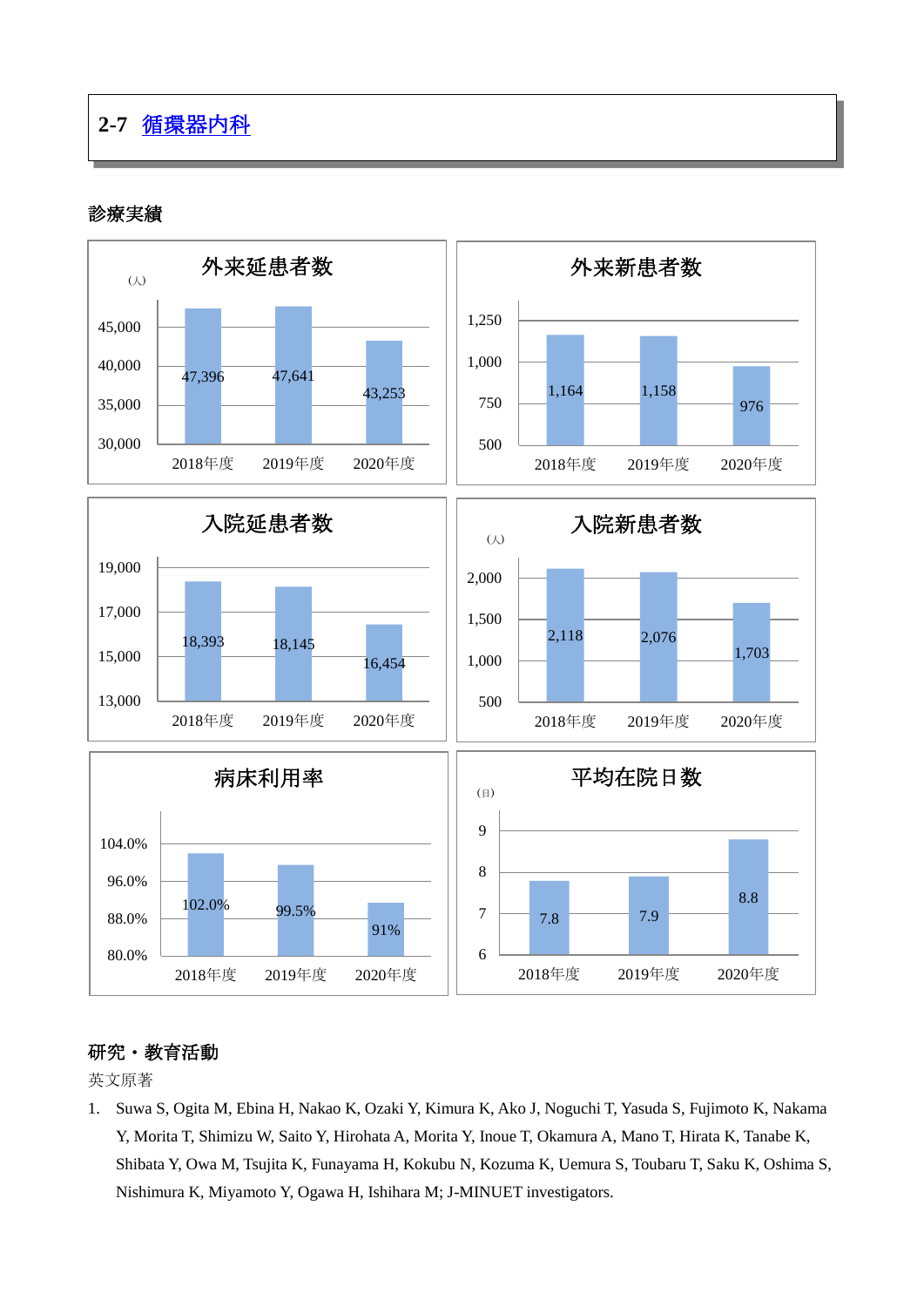Admission during off-hours does not affect long-term clinical outcomes of Japanese patients with acute myocardial infarction: J-MINUET substudy. *Int Heart J. 2020 Mar 28;61:215-222.* 

- 2. Wada H, Ogita M, Suwa S, Nakao K, Ozaki Y, Kimura K, Ako J, Noguchi T, Yasuda S, Fujimoto K, Nakama Y, Morita T, Shimizu W, Saito Y, Hirohata A, Morita Y, Inoue T, Okamura A, Mano T, Hirata K, Tanabe K, Shibata Y, Owa M, Tsujita K, Funayama H, Kokubu N, Kozuma K, Uemura S, Toubaru T, Saku K, Oshima S, Nishimura K, Miyamoto Y, Ogawa H, Ishihara M; J-MINUET investigators. Guideline adherence and long-term clinical outcomes in patients with acute myocardial infarction: a Japanese Registry of Acute Myocardial Infarction Diagnosed by Universal Definition (J-MINUET) substudy. *Eur Heart J Acute Cardiovasc Care. 2020 Jan 24:2048872620902024.*
- 3. Wada H, Dohi T, Miyauchi K, Takahashi N, Nishio R, Takeuchi M, Takahashi N, Endo H, Ogita M, Iwata H, Kasai T, Okazaki S, Isoda K, Suwa S, Daida H. Neutrophil to lymphocyte ratio and long-term cardiovascular outcomes in coronary artery disease patients with low high-sensitivity C-reactive protein level. *Int Heart J. 2020 (In Press).*
- 4. Takeuchi M, Ogita M, Wada H, Takahashi D, Nozaki Y, Nishio R, Yasuda K, Takahashi N, Sonoda T, Yatsu S, Shitara J, Tsuboi S, Tomotaka Dohi T, Suwa S, Miyauchi K, Daida H. Comparison of long-term mortality between living alone patients versus living together patients with acute coronary syndrome treated with percutaneous coronary intervention. *Eur Heart J Qual Care Clin Outcomes. 2020 Feb11. (Epub ahead of print).*
- 5. Takahashi N, Ogita M, Suwa S, Nakao K, Ozaki Y, Kimura K, Ako J, Noguchi T, Yasuda S, Fujimoto K, Nakama Y, Morita T, Shimizu W, Saito Y, Hirohata A, Morita Y, Inoue T, Okamura A, Mano T, Hirata K, Tanabe K, Shibata Y, Owa M, Tsujita K, Funayama H, Kokubu N, Kozuma K, Uemura S, Toubaru T, Saku K, Oshima S, Nishimura K, Miyamoto Y, Ogawa H, Ishihara M; J-MINUET investigators. Guideline adherence and long-term clinical outcomes in patients with acute myocardial infarction: a Japanese Registry of Acute Myocardial Infarction Diagnosed by Universal Definition (J-MINUET) substudy. *Int Heart J. 2020 (In Press).*
- 6. Suwa S, Ogita M, Takahashi N, Wada H, Dohi T, Kasai T, Okazaki S, Shimada K, Miyauchi K, Bujo H, Daida H. Impact of LR11 as residual risk on long-term clinical outcomes in patients with coronary artery disease treated with statins after first percutaneous coronary intervention. *Int Heart J. 2020 Apr 29. (Epub ahed of print).*
- 7. Takano AM, Iwata H, Miyosawa K, Kimura A, Mukaida H, Osawa S, Kubota K, Doi S, Funamizu T, Takasu K, Okai I, Tamura H, Isoda K, Okazaki S, Suwa S, Miyauchi K, Sumiyoshi M, Amano A, Daida H.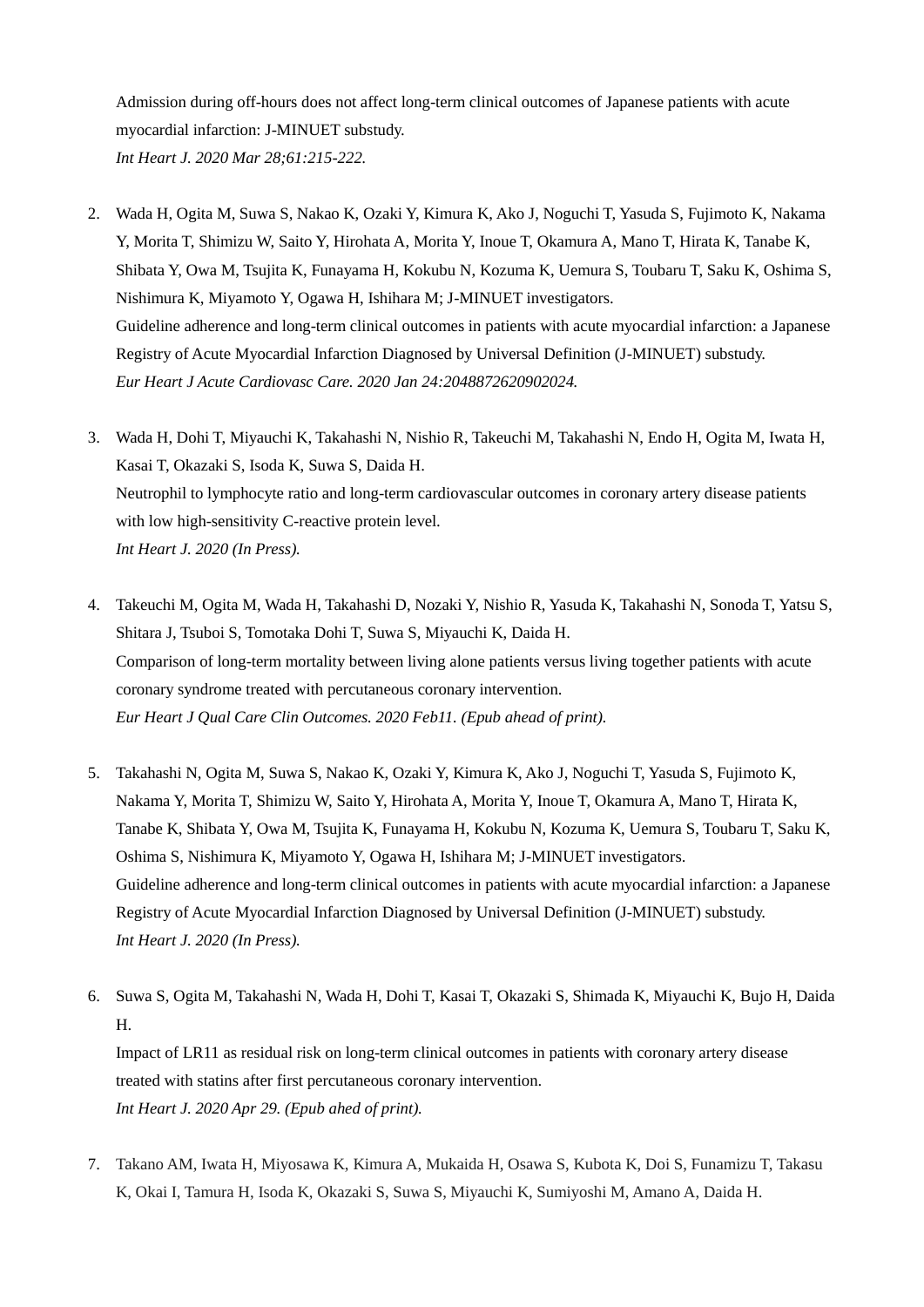Reduced number of platelets during intra-aortic balloon pumping counterpulsation predicts higher cardiovascular mortality after device removal in associaton with systemic inflammation. *Int Heart J. 2020 Jan 31;61(1):89-95.* 

- 8. Watanabe H, Domei T, Morimoto T, Natsuaki M, Shiomi H, Toyota T, Ohya M, Suwa S, Takagi K, Nanasato M, Hata Y, Yagi M, Suematsu N, Yokomatsu T, Takamisawa I, Doi M, Noda T, Okayama H, Seino Y, Tada T, Sakamoto H, Hibi K, Abe M, Kawai K, Nakao K, Ando K, Tanabe K, Ikari Y, Hanaoka KI, Morino Y, Kozuma K, Kadota K, Furukawa Y, Nakagawa Y, Kimura T; STOPDAPT-2 investigators. Details on the effect of very short dual antiplatelet therapy after drug-eluting stent implantation in patients with high bleeding risk: insight from the STOPDAPT-2 tiral. *Cardiovasc Interv Ther. 2020 Feb 21(Online ahead of print).*
- 9. Yatsu S, Yanagawa Y, Nagasawa H, Tambara K, Suwa S. Successful treatment of cardiac tamponade due to rupture of the heart performing an open-chest pericardiotomy. *Cureus 2020 Feb 25;12(2):e7101.*

## 海外学会

- 1. Nishio R, Ogita M, Suwa S, Ozaki Y, Kimura K, Ako J, Noguchi T, Yasuda S, Fujimoto K, Nakama Y, Morita T, Shimizu W, Saito Y, Hirohata A, Morita Y, Inoue T, Okamura A, Mano T, Hirata K, Tanabe K, Shibata Y, Owa M, Tsujita K, Funayama H, Kokubu N, Kozuma K, Uemura S, Toubaru T, Saku K, Oshima S, Nishimura K, Miyamoto Y, Ogawa H, Ishihara M. Shorter door-to-balloon time,better long-term clinical outcomes in ST-segment elevation myocardial infarction (STEMI) patients: Japanese Registry of Acute Myocardial Infarction Diagnosed by Universal Definition (J-MINUET) Substudy (moderate poster), ACC.2020-69th Annual Scientific Session&Expo, Chicago USA, 2020/3/28-30 (digital e-poster)
- 2. Yasuda K, Ogita M, Tsuboi S, Nishio R, Takeuchi M, Sonoda T, Wada H, Dohi T, Suwa S. Impact of complete percutaneous coronary revascularization on long-term outcoms in ACS patients with multivessel coronary artery disease. (better poster), ACC.2020-69th Annual Scientific Session&Expo, Chicago USA, 2020/3/28-30 (digital e-poster)
- 3. Yatsu S, Ogita M, Wada H, Nozaki Y, Takahashi D, Nishio R, Yasuda K, Takeuchi M, Sonoda T, Shiozawa T, Tsuboi S, Dohi T, Suwa S. Outcome after primary percutaneous coronary intervention for ST-segment elevation myocardial infarction complicated by cardiogenic shock. European Society of Cardiology Acute Cardiovascular Care 2020, Athens-Greece, 2020/3/7-9 (digital e-poster)
- 4. Shiozawa T, Shimada K, Lee-Okada H, Kadoguchi T, Aikawa T, Hayashi H, Miyazaki T, Matsushita S, Suwa S, Yokomizo T, Amano A, Nakazato Y, Daida H, Minamino T. Levels of phospholipids omega 3 fatty acids and triacylglycerol in myocardial tissue of patients with myocardial infarction: analyzed by a lipidomics profiling method. ESC2020, Amsterdam,2020/8/29-9/2 (digital e-poster)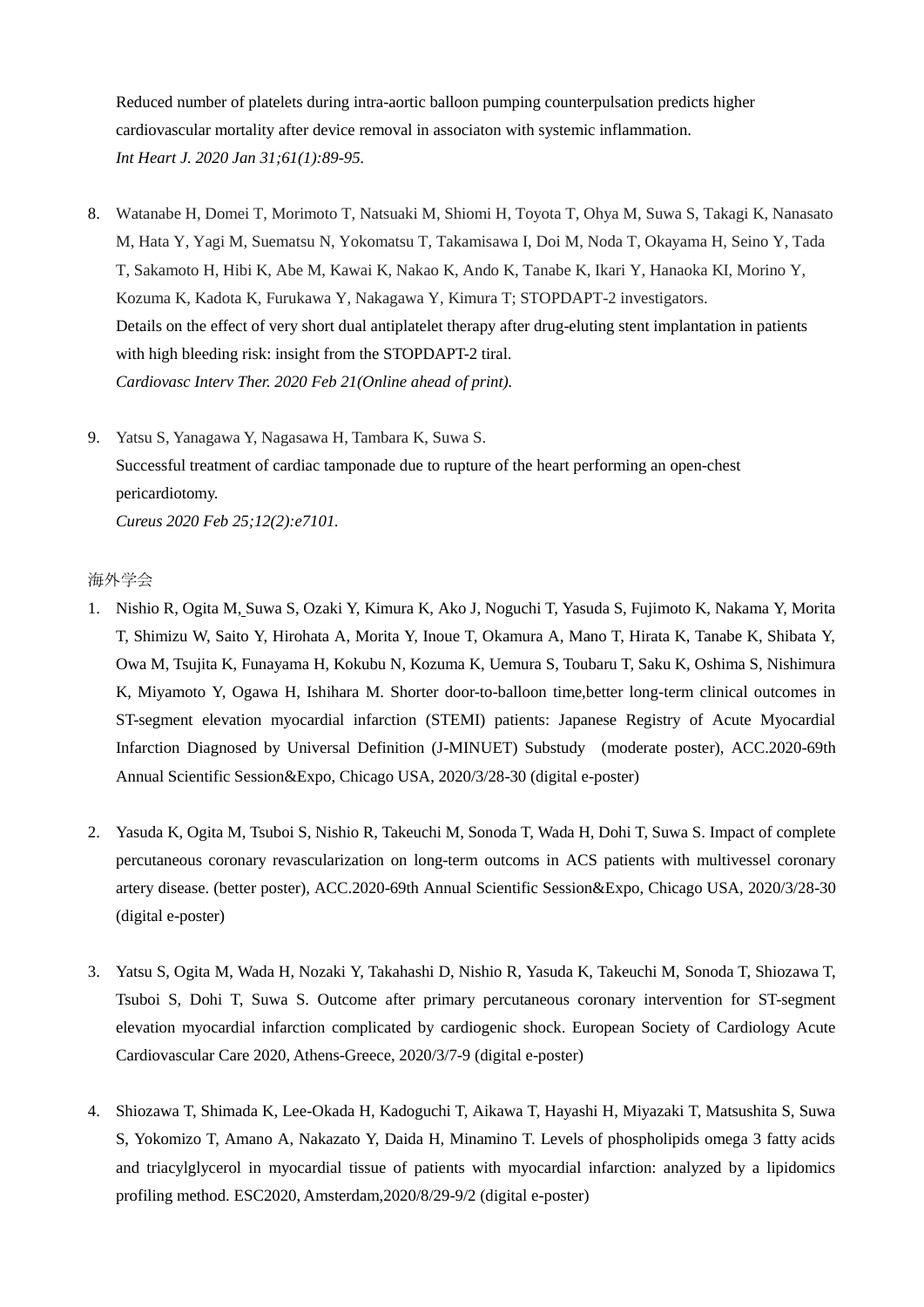国内学会

- 1. Shiozawa T, Hayashi H, Sekita G, Takahashi D, Nozaki Y, Nishio R, Yasuda K, Takeuchi M, Yatsu S, Sonoda T, Wada H, Ogita M, Suwa S, Sumiyoshi M, Nakazato Y. The Association of Right Pulmonary Vein Carina Size and the Remaining of Carina Conducation after Pulmonary VeinIsolation. 第84回日本循環器学会学術 集、京都、2020/7/27-8/2 (Web 開催)
- 2. Wada H, Ogita M, Suwa S, Ozaki Y, Kimura K, Ako J, Noguchi T, Yasuda S, Fujimoto K, Nakama Y, Morita T, Shimizu W, Saito Y, Hirohata A, Morita Y, Inoue T, Okamura A, Mano T, Hirata K, Tanabe K, Shibata Y, Owa M, Tsujita K, Funayama H, Kokubu N, Kozuma K, Uemura S, Toubaru T, Saku K, Oshima S, Nishimura K, Miyamoto Y, Ogawa H, Ishihara M. Long-term Outcomes in Acute Myocardial Infarction Patients with Cardiogenic Shock: A Landmark sub-analysis from Japanese Registry of Acute Myocardial Infarction Diagnosed by Universal Definition (J-MINUET) Registry. 第 84 回日本循環器学会学術集、京都、 2020/7/27-8/2 (Web 開催)
- 3. Nishio R, Ogita M, Suwa S, Ozaki Y, Kimura K, Ako J, Noguchi T, Yasuda S, Fujimoto K, Nakama Y, Morita T, Shimizu W, Saito Y, Hirohata A, Morita Y, Inoue T, Okamura A, Mano T, Hirata K, Tanabe K, Shibata Y, Owa M, Tsujita K, Funayama H, Kokubu N, Kozuma K, Uemura S, Toubaru T, Saku K, Oshima S, Nishimura K, Miyamoto Y, Ogawa H, Ishihara M. Shorter door-to-balloon time,better long-term clinical outcomes in ST-segment elevation myocardial infarction (STEMI) patients: Japanese Registry of Acute Myocardial Infarction Diagnosed by Universal Definition (J-MINUET) Substudy. 第 84 回日本循環器学会学術集、京 都、2020/7/27-8/2 (Web 開催)
- 4. Yasuda K, Ogita M, Tsuboi S, Nishio R, Takeuchi M, Sonoda T, Wada H, Dohi T, Suwa S. Impact of complete percutaneous coronary revascularization on long-term outcoms in ACS patients with multivessel coronary artery disease. 第 84 回日本循環器学会学術集、京都、2020/7/27-8/2 (Web 開催)
- 5. Takeuchi M, Ogita M, Tsuboi S, Nishio R, Takahashi N, Iso T, Sonoda T, Yatsu S, Wada H, Dohi T, Suwa S, Daida H, Impact of a prior history of stroke on long-term cardiac mortality in patients with acute coronary syndrome treated with percutaneous coronary intervention. 第 84 回日本循環器学会学術集、京都、 2020/7/27-8/2 (Web 開催)
- 6. Nozaki Y. ヘリ搬送 ACS に対する Primary PCI ~女性循環器内科医の立場から~ 第 2 回 SING LIVE 研究会、静岡、2020/8/29
- 7. Sonoda T, Wada H, Takahashi D, Nozaki Y, Nishio R, Yasuda K, Takeuchi M, Yatsu S, Shiozawa T, Ogita M, Suwa S. 右鎖骨下動脈閉塞に対して、両側橈骨動脈アプローチにて血管内治療を行った 1 例、 日 本心血管インターベンション治療学会第 43 回東海北陸地方会、2020/10/9-10 (Web 開催)
- 8. Ogita M, 多枝病変を有する急性冠症候群の非責任病変に対するアプローチ~当院における取り組み